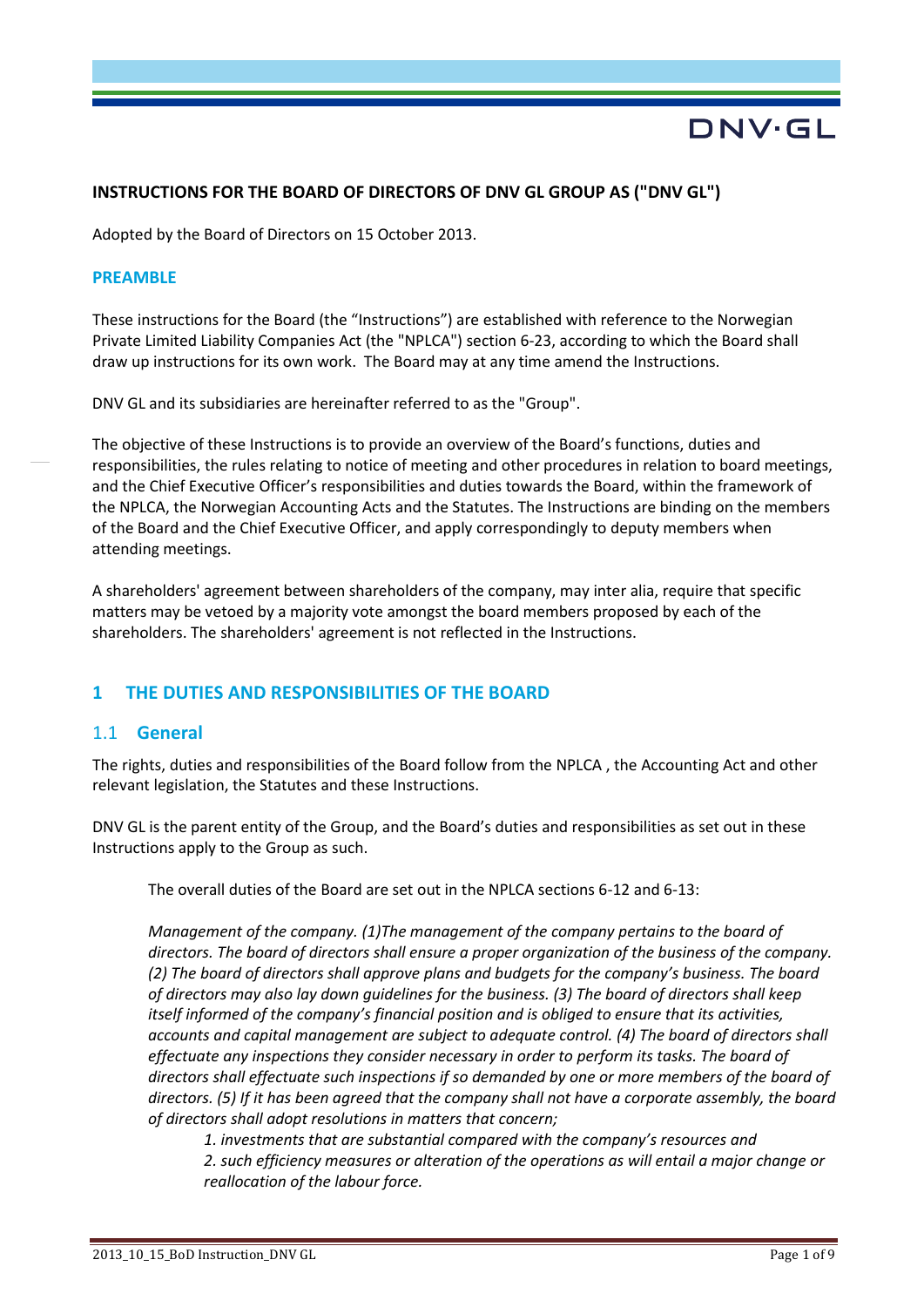#### **Page 2 of 9**

*Supervisory responsibility: (1) The board of directors shall supervise the day-to-day management and the company's business in general. (2) The board of directors may issue instructions for the general manager.*

# 1.2 **The Board's authority**

The Board has the authority to make decisions in all matters referred in Section 1.1 above. The Board may delegate authority to other bodies, positions and persons through the Chart of Authority, these Instructions and in case by case. The Chief Executive Officer's responsibility for the day-to-day management and delegation of tasks do no deprive the Board's authority.

The Board shall approve and annually review the Chart of Authority.

The general principle for authorization is that all delegation of authority, changes in the organizational structure and appointment of managers shall be documented and approved according to the grandparent principle, as specified in the Chart of Authority.

## 1.3 **Governance, strategy and planning**

The Board shall direct and oversee the activities of DNV GL.

The Board shall determine the objectives and strategies for DNV GL in collaboration with the Chief Executive Officer and the executive management team.

The Board shall approve DNV GL's business plan, financial plan and budgets, and, if necessary, establish further guidelines for DNV GL's operations.

### 1.4 **Oversight duties**

The Board shall keep itself informed of DNV GL's and the Group's activities, and is under an obligation to ensure that:

- The day-to-day management delegated by the Board to the Chief Executive Officer is carried out in an adequate manner;
- The Board oversees and controls the financial performance of DNV GL and it Group entities;
- The accounting and financial management are subject to adequate control;
- The Chief Executive Officer uses adequate and effective steering and control systems, hereunder systems for risk management, which will at any time provide adequate overview of the Group's risk exposure;
- The Board's resolutions are followed up;
- Proper procedures are in place for ensuring the follow-up of policies and guidelines adopted by the Board, inter alia relating to the Chart of Authority, the Vision and Values Policy, the Code of Personal and Business Conduct, the financial policy, the risk policy, statutory compliance, corporate sustainability policy, safety, health and environment (HSE) and other obligations to the community;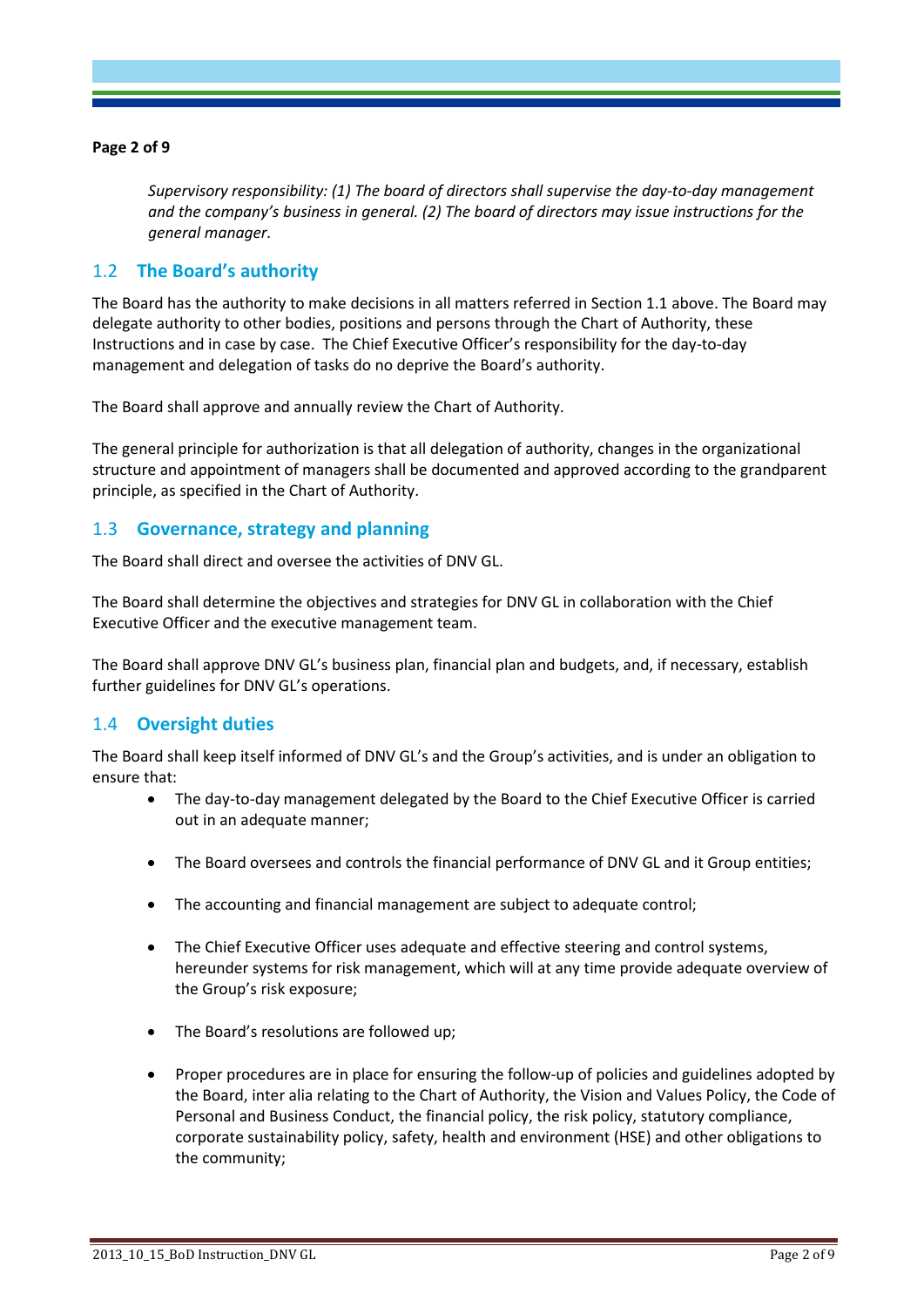#### **Page 3 of 9**

- The Board approves the internal audit mandate and the internal auditor's plan for internal audits, on recommendation from the Audit Committee;
- DNV GL has an adequate system for quality assurance of the auditing services, including a review of the internal and external audits by the Board's Audit Committee;
- The Board meets with the internal and external auditor at least once per year without the Chief Executive Officer being present; and
- Feedback from the internal and external auditors are observed and due attention is paid to their recommendations.

## 1.5 **Reporting**

The annual and half-year accounts and reports shall be adopted by the Board and signed by all Board members and the Chief Executive Officer. The Board shall issue an annual report on corporate governance. The Board shall establish guidelines for DNV GL's reporting of financial and other information, including who is entitled to speak on behalf of DNV GL in various subjects.

# 1.6 **Financial policy and use of funds**

The Board shall determine the objectives for the long-term solidity and financing of DNV GL and the Group. The Board shall ensure that DNV GL and the Group at any time have an equity which is sound in relation to the risk and extent of the operations of DNV GL and the Group.

The Board shall ensure that the financial policy, including policies for distribution of annual profits between the operational companies and DNV GL, is presented to and discussed with the shareholders.

### 1.7 **Governance regime**

The Board is responsible for the governance regime of DNV GL. The Board shall ensure that key governing documents of DNV GL are in place, including an overall document setting out the overriding principles for the governance of DNV GL. The Board shall approve and annually review the key governing documents of DNV GL.

### 1.8 **Top management appointment, performance evaluation, compensation etc.**

The following matters shall be decided by the Board:

- The employment terms and conditions for the Chief Executive Officer
- The compensation package for the Chief Executive Officer, which may include salary, payment in kind, bonus, pension scheme, severance pay and other forms of variable elements or special compensation in addition to the basic salary
- The key performance indicators (KPIs) for the Chief Executive Officer against which he/she shall be measured
- The process for appointment of a new Chief Executive Officer
- New or amended remuneration strategies and policies to be decided by the Board, including variable pay and other incentive schemes of significance

The Chairman of the Board shall approve appointments to the Executive Committee on behalf of the Board, in line with the grandparent principle as specified in the Chart of Authority. The Board shall be notified of appointments and dismissals to the Executive Committee as decided according to section 2.1 fifth paragraph.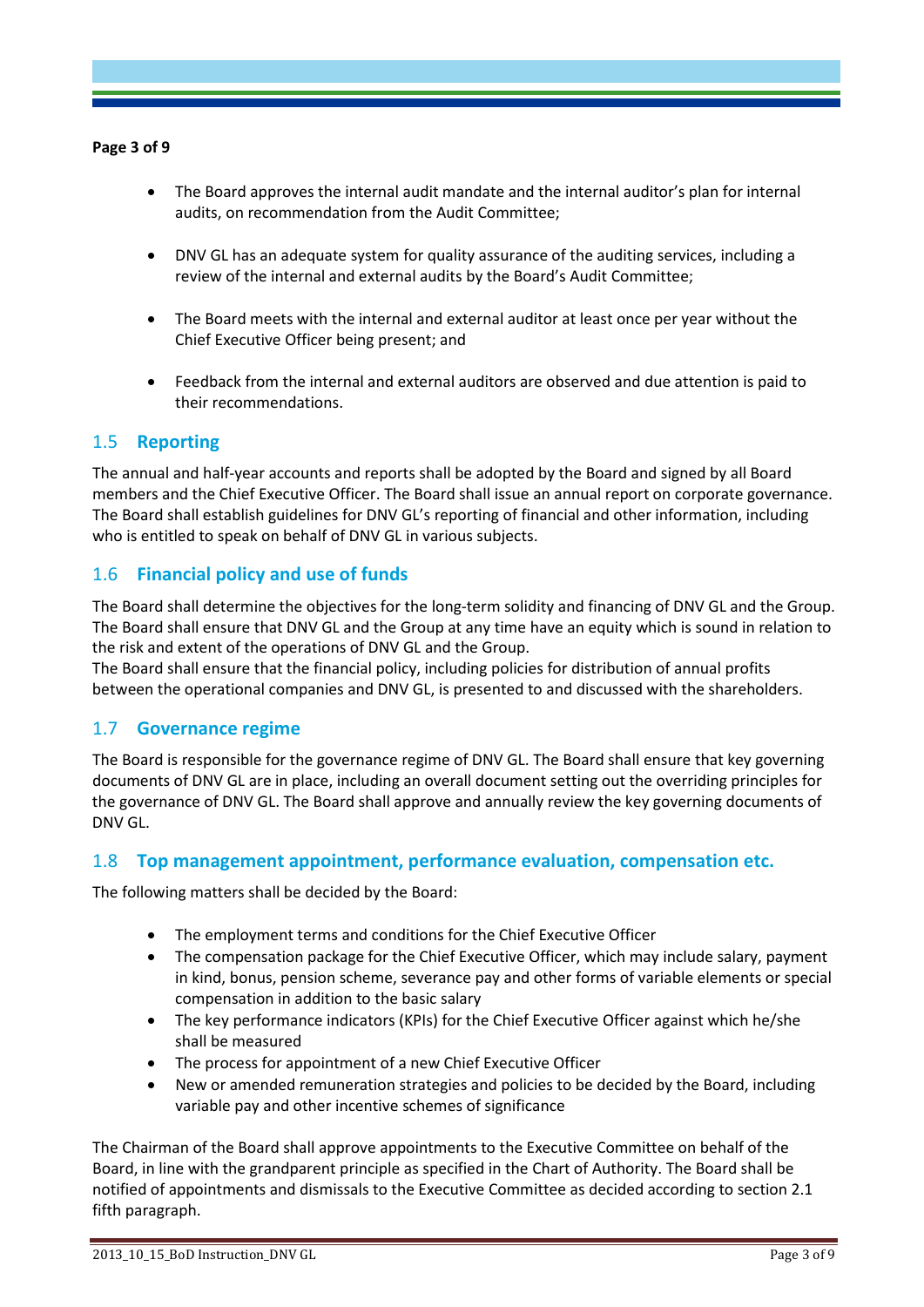#### **Page 4 of 9**

The Board shall ensure proper leadership development and succession planning, in particular for the Chief Executive Officer and senior executives reporting to the Chief Executive Officer.

The Board shall carry out an annual performance review and assessment of the key performance indicators (KPIs) of the Chief Executive Officer.

The Board shall appoint the internal auditor and decide on employment matters related to the internal auditor.

The Board shall make proposal to the General Meeting for the appointment of and the compensation to the statutory auditor based on input from the Audit Committee.

The Board shall each year prepare for an advisory vote by the General Meeting a declaration regarding remuneration for senior executives.

## 1.9 **Training of Board members**

The Board members shall be given the opportunity to participate in internal training in DNV or external training at DNV's expense, if appropriate.

### 1.10 **Board evaluation**

The Board shall evaluate its own performance and expertise at the closing of every board meeting and on an annual basis, without members of management being present.

A report from the annual self-assessment shall be provided to the shareholders or to a nomination committee representing a shareholder in due time for the shareholders' nomination of board members.

# **2 THE CHIEF EXECUTIVE OFFICER'S FUNCTIONS AND DUTIES TO THE BOARD**

# 2.1 **The Chief Executive Officer's functions**

The Chief Executive Officer is General Manager of DNV GL and Chief Executive Officer of the Group. The Chief Executive Officer is responsible for the day-to-day management of DNV GL and the Group, and shall comply with the guidelines and orders issued by the Board for the day-to-day management of DNV GL's activities. The Chief Executive Officer may not make decisions in matters that, in relation to DNV GL's situation, are of an extraordinary nature or major importance. If the Chief Executive Officer is in doubt on whether a matter is within his/her authority, the Chief Executive Officer shall confer with the Chairman of the Board. The Chairman of the Board makes the final decision in such a case.

The Board authorizes the Chief Executive Officer to make decisions in matters that are of an extraordinary nature or major importance when such decision cannot be awaited without major disadvantage to DNV GL. The Board shall be notified as soon as possible of the decision.

The Chief Executive Officer is authorized to make decisions in accordance with the Chart of Authority. The Chief Executive Officer may delegate authority to his/her subordinates in accordance with the Chart of Authority.

The Chief Executive Officer has the authority to appoint and dismiss officers and managers. Planned appointments to the Executive Committee shall be put forward to the Board's Compensation Committee for its opinion, and shall be approved by the Chairman of the Board in accordance with the grandparent principle in the chart of authority.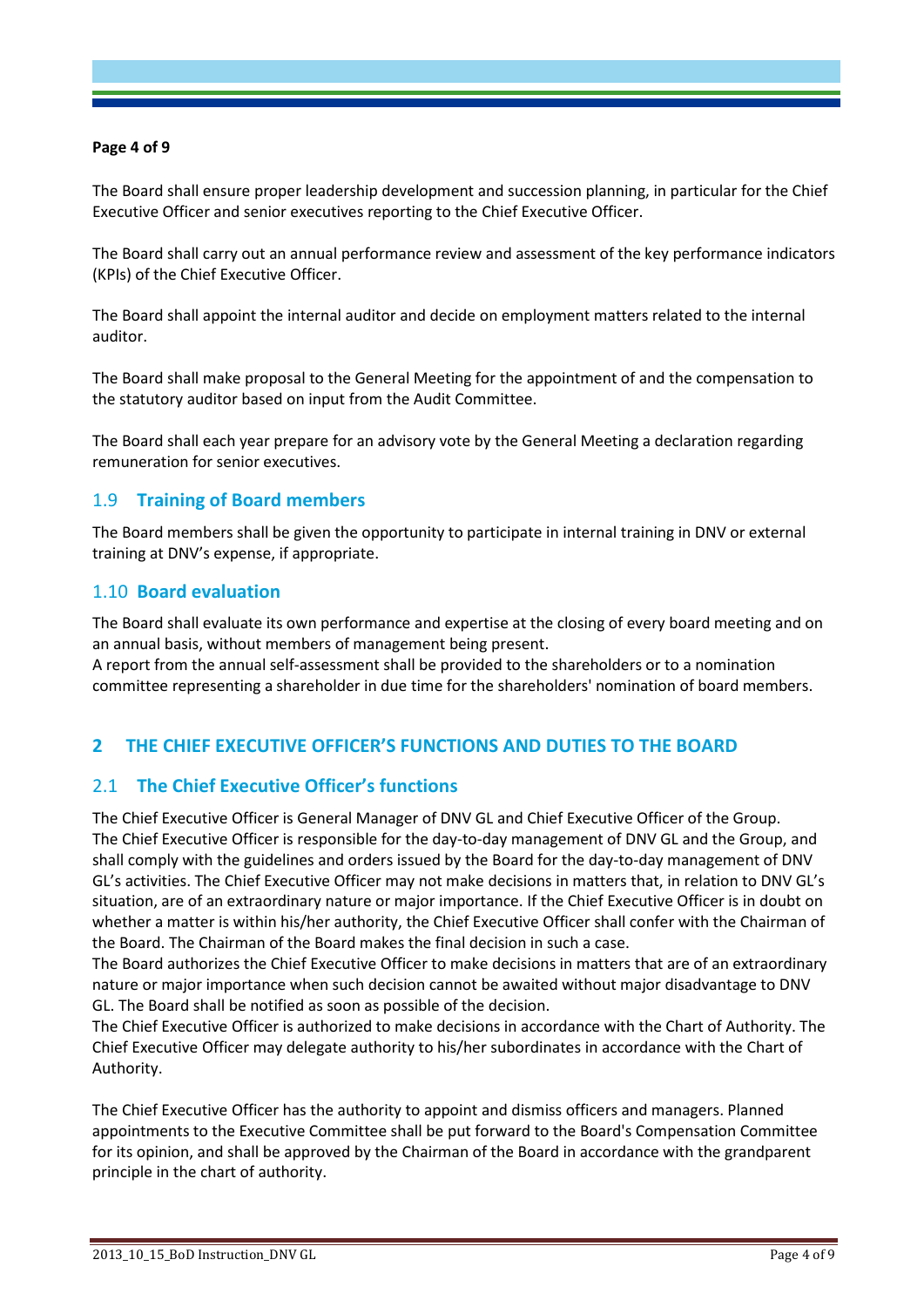#### **Page 5 of 9**

The Chief Executive Officer shall ensure that the Board's strategy and instructions are implemented in subsidiaries within the framework of the relevant company legislation.

Further guidelines for the functions and duties of the Chief Executive Officer are set out in the Instructions for the Chief Executive Officer.

# 2.2 **The Chief Executive Officer's duties to the Board**

The Chief Executive Officer shall at least monthly at a meeting or in writing, make a statement to the Board on DNV GL's and the Group's operations, position and performance development. The Chief Executive Officer shall inform the Board immediately of issues of major significance for DNV GL.

The Board may at any time demand that the Chief Executive Officer reports to the Board on specific matters. The individual members of the Board may make such demands to the Chief Executive Officer, however so that the whole Board is informed of such demands being made.

The Chief Executive Officer shall present the annual accounts and annual report to the Board. The Chief Executive Officer shall also ensure that the annual accounts and annual report are prepared in accordance with applicable legislation and financial reporting standards.

The Chief Executive Officer shall prepare matters that are to be dealt with by the Board in consultation with the Chairman of the Board. A matter shall be prepared so that the Board members have adequate basis for dealing with it.

# **3 BOARD MEETING PROCEDURES**

- 3.1 The Chairman of the Board shall convene meetings according to the Board's annual plan. The annual plan with dates and agenda items shall be decided upon in June each year. The Chairman may also at his or her discretion convene additional meetings in order to deal with specific items. The Chairman shall convene additional meetings if so requested by a Board member or by the Chief Executive Officer. The Board shall convene at least six times per year.
- 3.2 Notice of the meetings of the Board together with details of the agenda is prepared by the Chief Executive Officer and the Chairman. Notice of the meeting, agenda and supporting documentation shall be made available to the Board members one week prior to the meeting, unless topics arise that need to be addressed urgently. In such circumstances the required documentation should be received as early as possible.
- 3.3 The agenda of ordinary meetings shall normally include a report from the Chief Executive Officer, and reports from the Chairmen of the Board committees. The reports shall be given both in writing and orally in the meeting. The Board shall also be informed of the status on the implementation of the Board's previous resolutions. Each Board member may suggest additional items on the agenda of the meeting by giving the Chairman five days prior notice. If all Board members agree, items can be included in the agenda also at the meeting. The Board shall effectuate any inspections they consider necessary in order to perform its tasks. The Board shall effectuate such inspections if so demanded by one or more members of the board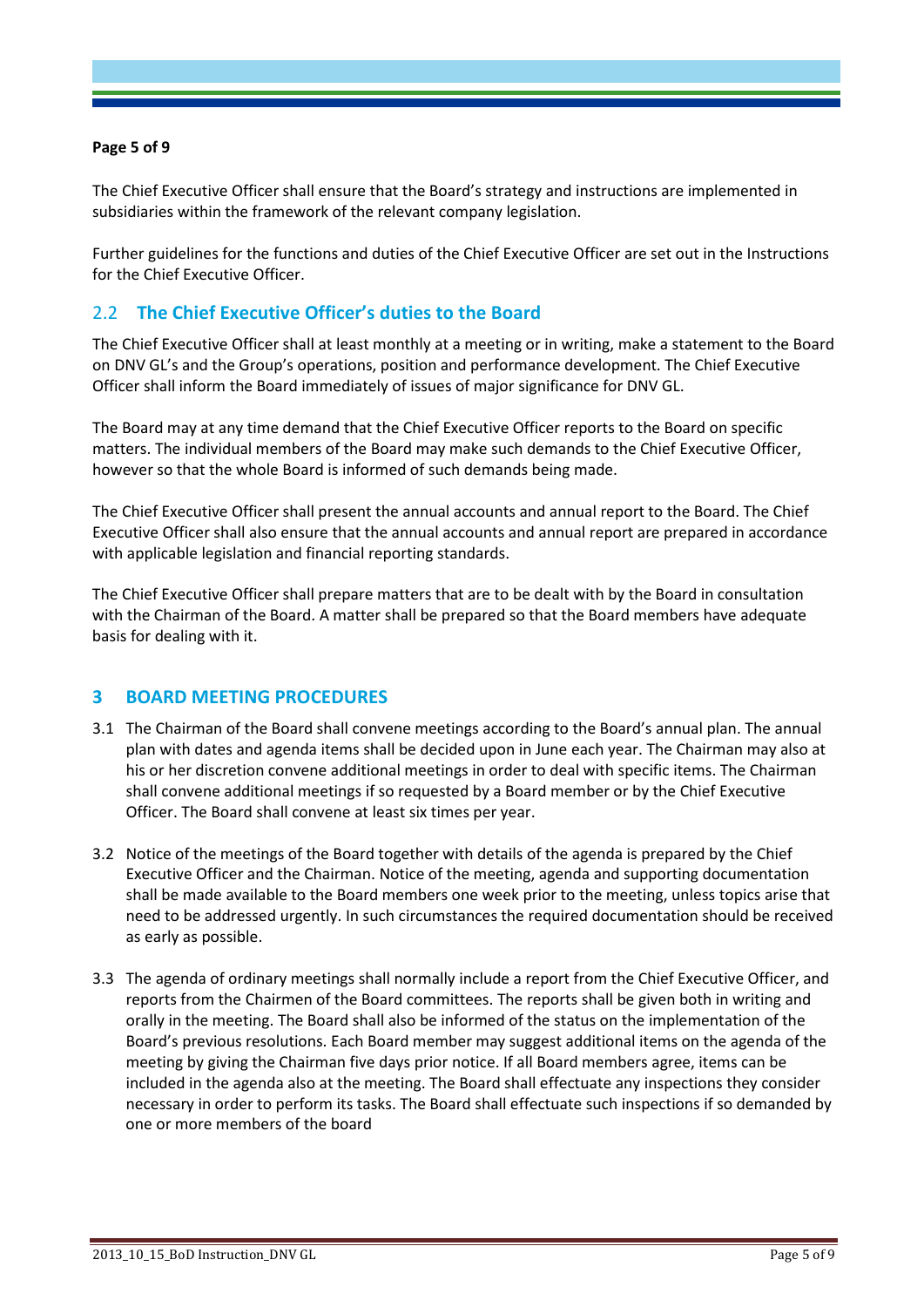#### **Page 6 of 9**

- 3.4 The Chairman may in special cases decide that a matter can be submitted in writing or be dealt with in some other adequate manner. The annual financial statement and annual report shall be approved in a physical meeting. The fixing of salary and other remuneration to the Chief Executive Officer shall be decided in a physical meeting. The Chairman of the board shall ensure that the members wherever possible can participate in a collective consideration of matters that are dealt with outside meetings. A Board member or the Chief Executive Officer may require that the matter is dealt with in a meeting.
- 3.5 The meetings are chaired by the Chairman or, in the absence of the Chairman, by the Vice-Chairman. If both the Chairman and the Vice-Chairman are absent, the Board shall elect a person to chair its discussions.
- 3.6 The chairman shall in the beginning of each meeting or agenda item inform the Board of discussions he/she has had with the Chief Executive Officer prior to the board meeting about the relevant issues. In order to ensure a more independent consideration of matters of a material character in which the Chairman of the Board is, or has been, personally involved, the Board should consider if the deliberations of such matters should be chaired by some other member of the Board
- 3.7 The Board forms a quorum when at least 9 members are present. All resolutions are adopted by ordinary majority. In the event of an equal vote, the person who chairs the discussions, cf. 3.5, has the casting vote. The Board may not adopt resolutions unless all the Board members have wherever possible been invited to participate in the discussion of the matter. If any Board member is absent and there is a deputy, the deputy shall be called.

For the purpose of elections and appointments, the person who obtains the largest number of votes shall be deemed to be elected or appointed. The Board may decide in advance to hold renewed voting if nobody obtains a majority of the votes cast. In the event of an equal vote in the election of an ad hoc chairman, the election will be decided by drawing of lots. In other cases, the person who chairs the discussions, cf. 3.5, has the casting vote.

- 3.8 The Chief Executive Officer shall participate in the meetings of the Board, except as otherwise decided by the Board in each case. The Chief Executive Officer is not entitled to vote.
- 3.9 In addition to the Chief Executive Officer and the secretary to the Board, the meetings of the Board shall be open to attendance only by such persons from the executive management as the Chairman and the Chief Executive Officer shall designate. The Chairman may also invite other persons and experts to attend the meetings of the Board.
- 3.10 The Board shall determine what information, if any, to be distributed from each Board meeting. Unless otherwise decided, the Chairman speaks on behalf of the Board.

### **4 MINUTES OF MEETINGS**

- 4.1 The language of the meetings of the Board shall be English and the minutes and all documents pertaining thereto shall be in the English language.
- 4.2 The minutes shall at least provide the time and place, name the participants, the mode of procedure, the Board's observations and resolutions. If a resolution is not unanimous, the names of the members having voted for and against shall be stated. Members who do not agree on a resolution may require that his or her opinion is to be entered in the minutes.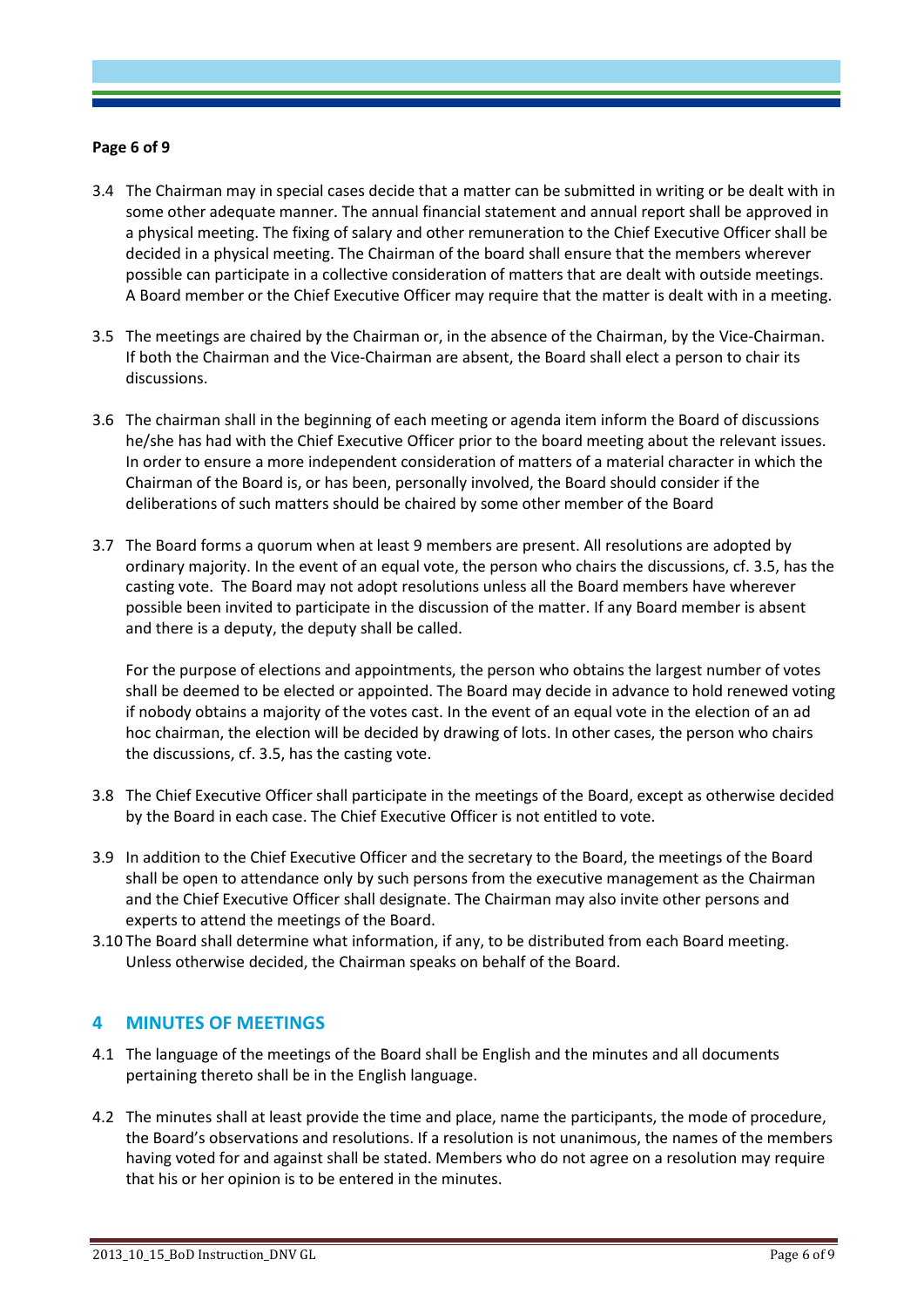#### **Page 7 of 9**

- 4.3 The secretary to the Board shall be responsible for the preparation of minutes of the proceedings of the meetings of the Board. Suggested minutes from Board meetings shall be sent to the Board members within two weeks after the meeting. The minutes shall be presented to the Board for approval at its next meeting. The minutes shall be signed by the participants.
- 4.4 The secretary to the Board shall be responsible for the custody of the minutes and other documents relating to the proceedings of the Board.
- 4.5 The Board shall receive copies of minutes from meetings in the Compensation Committee and the Audit Committee. Such minutes shall be submitted to the Board as soon as they are available.

## **5 WORKING COMMITTEES**

- 5.1 The Board may establish working committees as it deems appropriate to facilitate its work. Such committees shall report to the Board.
- 5.2 The Board has established an Audit Committee which shall have three members, appointed by and from among the Board members. The Committee shall be composed so that it can act independently of special interests and it shall collectively have the expertise required to perform its duties. At least one of the members must have accounting or auditing expertise. The Audit Committee shall act as a counselling and preparatory committee for the Board's work on matters regarding the Board's supervisory function with respect to financial reporting, internal control, compliance, risk management and statutory audits.
- 5.3 The Board has established a Compensation Committee which shall consist of the Chairman of the Board as well as three other members appointed by and from among the Board. The Committee shall be composed so that it can act independently of special interests. The Compensation Committee shall act as a counselling and preparatory committee for the Board's work on matters regarding employment terms and conditions for the CEO, management development and succession planning for senior executives, and other matters involving compensation policies and strategies.
- 5.4 The Board as a whole is responsible for the decisions that it makes. The working committees have not been delegated decision-making authority, but are working committees that prepare items of business for the Board. Thus, all necessary and material information shall be submitted to the Board as a whole when the Board shall consider the items of business prepared by the working committee.
- 5.5 The Board shall lay down individual instructions for any working committee established pursuant to this section 5.

### **6 IMPARTIALITY**

6.1 A Board member cannot participate in the discussion or decision of any matter which is of such particular importance to the Board member or any closely-related party of the Board that the Board member must be regarded as having a special and prominent personal or financial interest in the matter. The same applies to the Chief Executive Officer. Each Board member and the Chief Executive Officer are individually responsible for ensuring that they are not disqualified from discussing any particular matter. Subject to applicable law, nothing herein however shall prevent a Board member in voting on subjects in which a shareholder that has appointed him/her has a particular interest.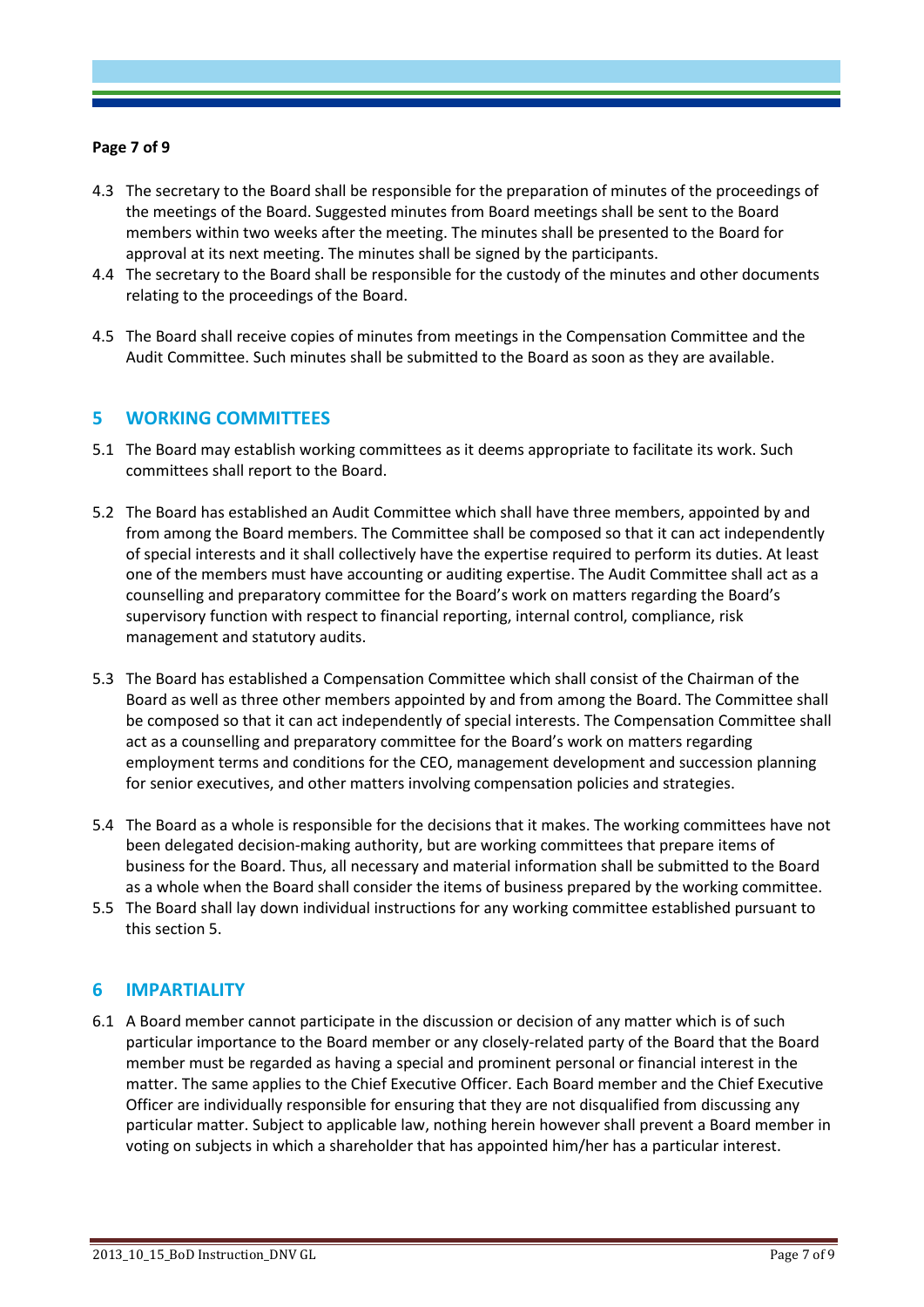#### **Page 8 of 9**

- 6.2 Members of the Board shall disclose any interests they themselves or their closely-related parties may have in the outcome of any particular matter. The rest of the Board shall decide whether there exist such weighty special interests that can be deemed to constitute a conflict of interest. Subject to applicable law, nothing herein however shall prevent a Board member in voting on subjects in which a shareholder that has appointed him/her has a particular interest.
- 6.3 The Board members shall inform the secretary to the Board of employments, offices, financial and other significant interests that may have bearing on their partiality.
- 6.4 Agreements between DNV GL and a Board member or the Chief Executive Officer are subject to Board approval. Agreements between DNV GL and third parties in which a Board member or the Chief Executive Officer may have a special interest are also subject to Board approval.

# **7 DUTY OF CONFIDENTIALITY**

- 7.1 The Board members have a duty of confidentiality with respect to any information that is not publicly known concerning the customers of DNV GL and its subsidiaries that comes to their knowledge by virtue of their office. The same applies to information regarding DNV GL, its subsidiaries and business partners. The duty of confidentiality does not apply in relation to the external auditor. The duty of confidentiality does not apply to information lawfully or as specifically provided for in the Instructions, requested by authorities or other parties.
- 7.2 The duty of confidentiality implies that the members shall not disclose information that comes to the members knowledge by virtue of their office, and that is not publicly known, unless with consent from the Chairman of the Board. Members must also take due care so that confidential information does not come into the possession of unauthorized persons.
- 7.3 The duty of confidentiality pursuant to the provisions above in this section 7 shall not constitute an obstacle to Board members consulting with third parties, if such consultation is necessary in order for the Board members to adequately carry out its duties as Board members, provided that the third party consulted has or undertakes to observe the same duty of confidentiality with respect to the information as the Board member him/herself.
- 7.4 The duty of confidentiality pursuant to the provisions above in this section 7 shall not constitute an obstacle to the Chairman of the Board, or a person specially appointed by the Board or Chairman of the Board, giving information to third parties provided that this is necessary and in the best DNV-GL's interest, provided that the third party receiving the information has or undertakes to observe the same duty of confidentiality with respect to the information as the Chairman of the Board or the person appointed.
- 7.5 The proceedings of the Board are confidential unless otherwise is stated in these Instructions or in the Statutes, and unless otherwise is decided in each individual case. Individual Board members may not make their dissent known to third parties without the prior written consent of the Chairman of the Board.
- 7.6 Upon termination of their office as Board members, the Board members are obliged to shred or return to DNV GL all documents and other material related to the office as Board members.